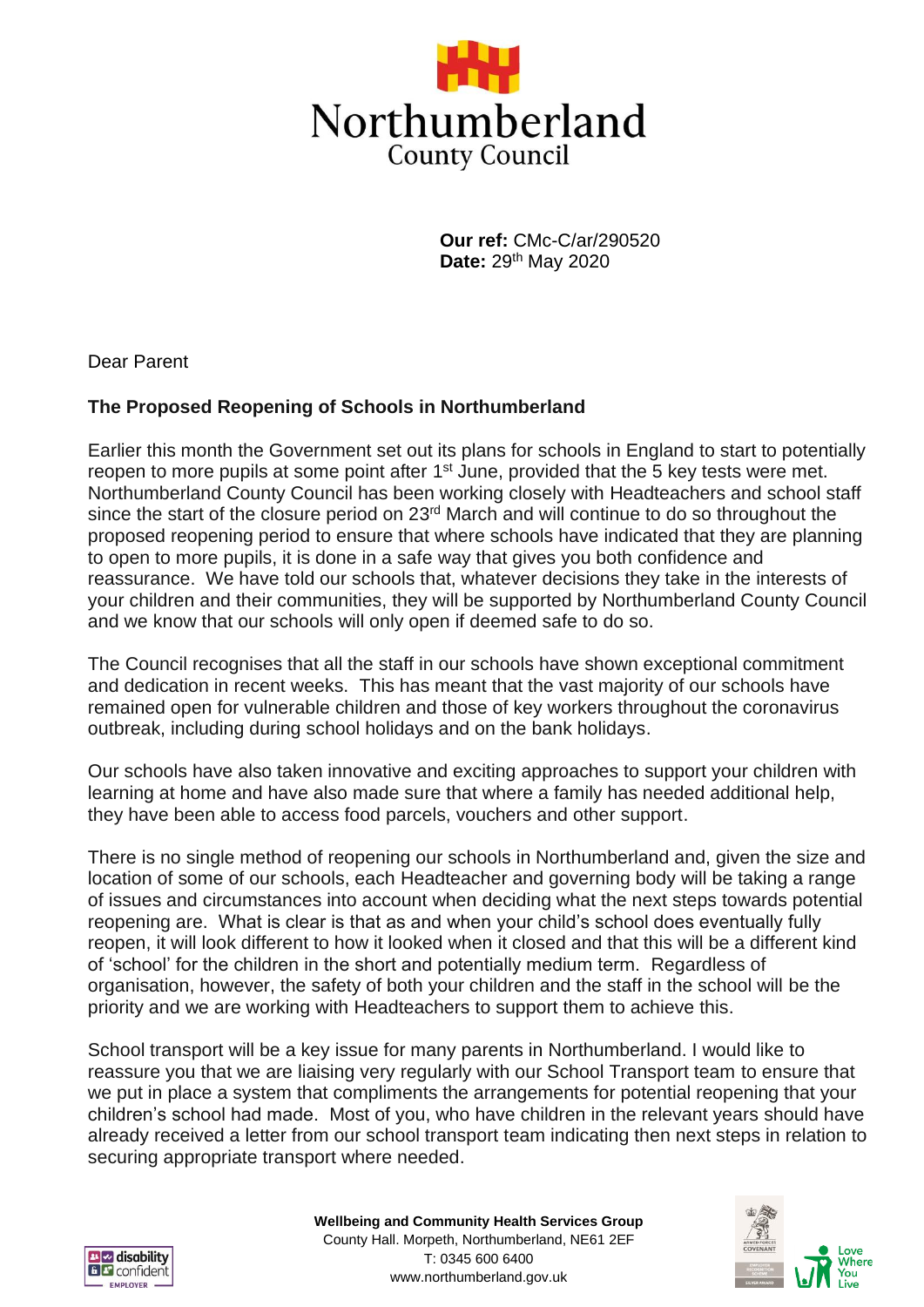We all know how valuable regular attendance at school is, particularly for the more vulnerable children, and, in supporting our schools to plan for potential reopening, we are paying due regard to the guidance that has been issued by the government, which [includes published](https://www.gov.uk/government/publications/closure-of-educational-settings-information-for-parents-and-carers)  support for parents [and carers around the reopening of schools](https://www.gov.uk/government/publications/closure-of-educational-settings-information-for-parents-and-carers) and information on key areas of concern. All our schools have undertaken risk assessments since the proposed reopening was announced to ensure that the relevant safety measures are in place to welcome more children back to school. We are supporting school leaders with this important process and are aware that some schools may need additional time to put safety measures in place.

The decision on whether to reopen a school is not straightforward and a whole range of factors will need to be taken into account, including how effectively a school can put some of the social distancing measures in place and whether there is a large proportion of teachers / support staff who are shielded or who are otherwise unable to come into school.

Headteachers and governing bodies will make the right decisions for their school communities. Headteachers do not want their school to be closed for longer than is absolutely necessary but they will put the safety of their pupils and staff first when deciding when their school can start to admit more pupils.

Families should of course check with their child's school for their planned reopening dates.

Yours faithfully

Cath MG-Car

**Cath McEvoy-Carr Executive Director of Adult Social Care & Children's Services**